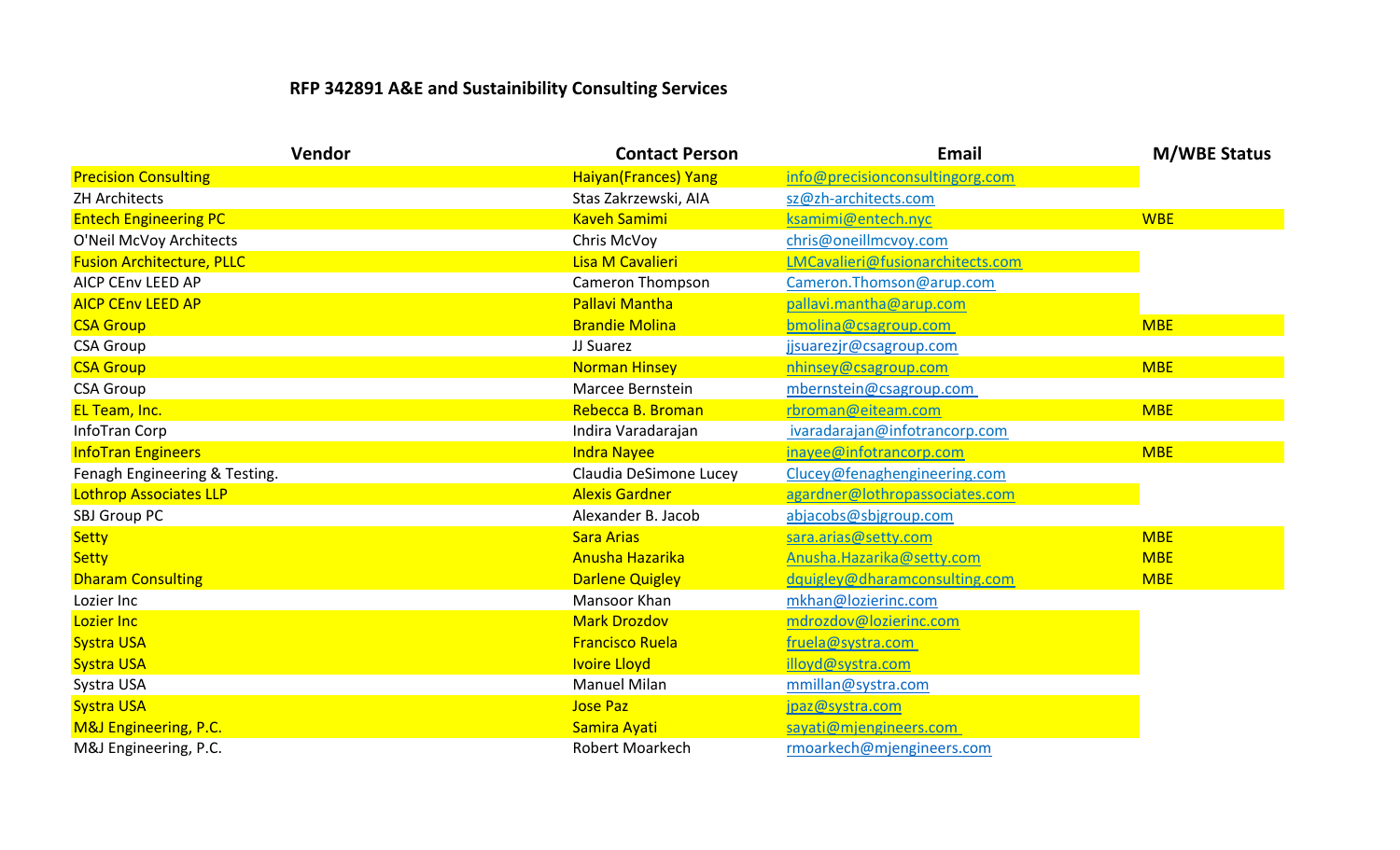| M&J Engineering, P.C.                                                 | <b>Bharat Parekh</b>        | BParekh1@mjengineers.com              |            |
|-----------------------------------------------------------------------|-----------------------------|---------------------------------------|------------|
| M&J Engineering, P.C.                                                 | Jedidah Theodore            | jtheodore@mjengineers.com             |            |
| M&J Engineering, P.C.                                                 | <b>Roseann Boyd</b>         | rboyd@mjengineers.com                 |            |
| Foit-Albert Associates, Architecture, Engineering and Surveying, P.C. | Gregory Carballada          | gcarballada@foit-albert.com           |            |
| Foit-Albert Associates, Architecture, Engineering and Surveying, P.C. | <b>Amalia Hernandez</b>     | ahernandez@foit-albert.com            | MBE/DBE    |
| <b>Cameron Engineering</b>                                            | Laura Liu                   | lliu@cameronengineering.com           |            |
| <b>Cameron Engineering</b>                                            | <b>David Pollicino</b>      | anarus@cameronengineering.com         |            |
| Langan                                                                | <b>Atena Vladu</b>          | avladu@Langan.com                     |            |
| <b>AECOM</b>                                                          | <b>Melinda Reed Weber</b>   | melinda.reedweber@aecom.com           |            |
| <b>AECOM</b>                                                          | <b>Manaf Al-Aryedh</b>      | Manaf.AlAryedh@aecom.com              |            |
| <b>AECOM</b>                                                          | Joe Zmude                   | joseph.zmuda@aecom.com                |            |
| Loring Consulting Engineers, Inc.                                     | <b>Kalpak Karule</b>        | kkarule@loringengineers.com           |            |
| <b>Infinite Consulting Corp</b>                                       | <b>Andrew Silverman</b>     | ASilverman@infiniteconsultingcorp.com | <b>MBE</b> |
| <b>Paradigm Architecture Design &amp; Consulting</b>                  | <b>Debbie Clark</b>         | administrator@paradigm-adc.com        |            |
| D&B Engineers and Architects                                          | Robert Raab                 | rraab@db-eng.com                      |            |
| <b>D&amp;B Engineers and Architects</b>                               | <b>Christopher Koegel</b>   | ckoegel@db-eng.com                    |            |
| <b>D&amp;B Engineers and Architects</b>                               | <b>Robert Anderson</b>      | randerson@db-eng.com                  |            |
| <b>D&amp;B Engineers and Architects</b>                               | <b>Kathryn DeVita</b>       | kdevita@db-eng.com                    |            |
| <b>D&amp;B Engineers and Architects</b>                               | Anira Carmona               | acarmona@db-eng.com                   |            |
| <b>Toscano Clements Taylor, LLC</b>                                   | <b>Jeannine Nelson</b>      | j.nelson@tctcost.com                  | <b>WBE</b> |
| <b>Ismael Leyva Architects</b>                                        | <b>Pablo Santiago</b>       | psantiago@ilarch.com                  |            |
| Ismael Leyva Architects                                               | J. Tabaei                   | lvidrak@ilarch.com                    |            |
| Ismael Leyva Architects                                               | L. Vidrak                   | jtabaei@ilarch.com                    |            |
| <b>Gannet Fleming Inc</b>                                             | Joe Tulumello               | jtulumello@gfnet.com                  |            |
| <b>MDSzerbaty Associates Architecture LLC</b>                         | <b>Carol Picard</b>         | cpicard@mdsnyc.com                    |            |
| <b>Facility Strategies Group, LLC</b>                                 | Cara Lima                   | clima@fstrategies.com                 |            |
| <b>Ventrop Engineering Consulting Group PLLC</b>                      | <b>Rahil Shah</b>           | rahil@ventrop.com                     |            |
| <b>Ventrop Engineering Consulting Group PLLC</b>                      | <b>Nick Raad</b>            | nraad@ventrop.com                     |            |
| NZE Retrofits LLC / Cycle Architecture & Planning                     | <b>Caroline Buck Tawney</b> | caroline@nzeretrofits.com             |            |
| ThinkWoven                                                            | <b>Clare Miflin</b>         | clare@thinkwoven.com                  | <b>WBE</b> |
| <b>Transolar Inc.</b>                                                 | <b>Krista Palen</b>         | palen@transsolar.com                  |            |
| <b>Stephen B Jacobs Group, PC</b>                                     | <b>Alexander B Jacobs</b>   | abjacobs@sbjgroup.com                 |            |